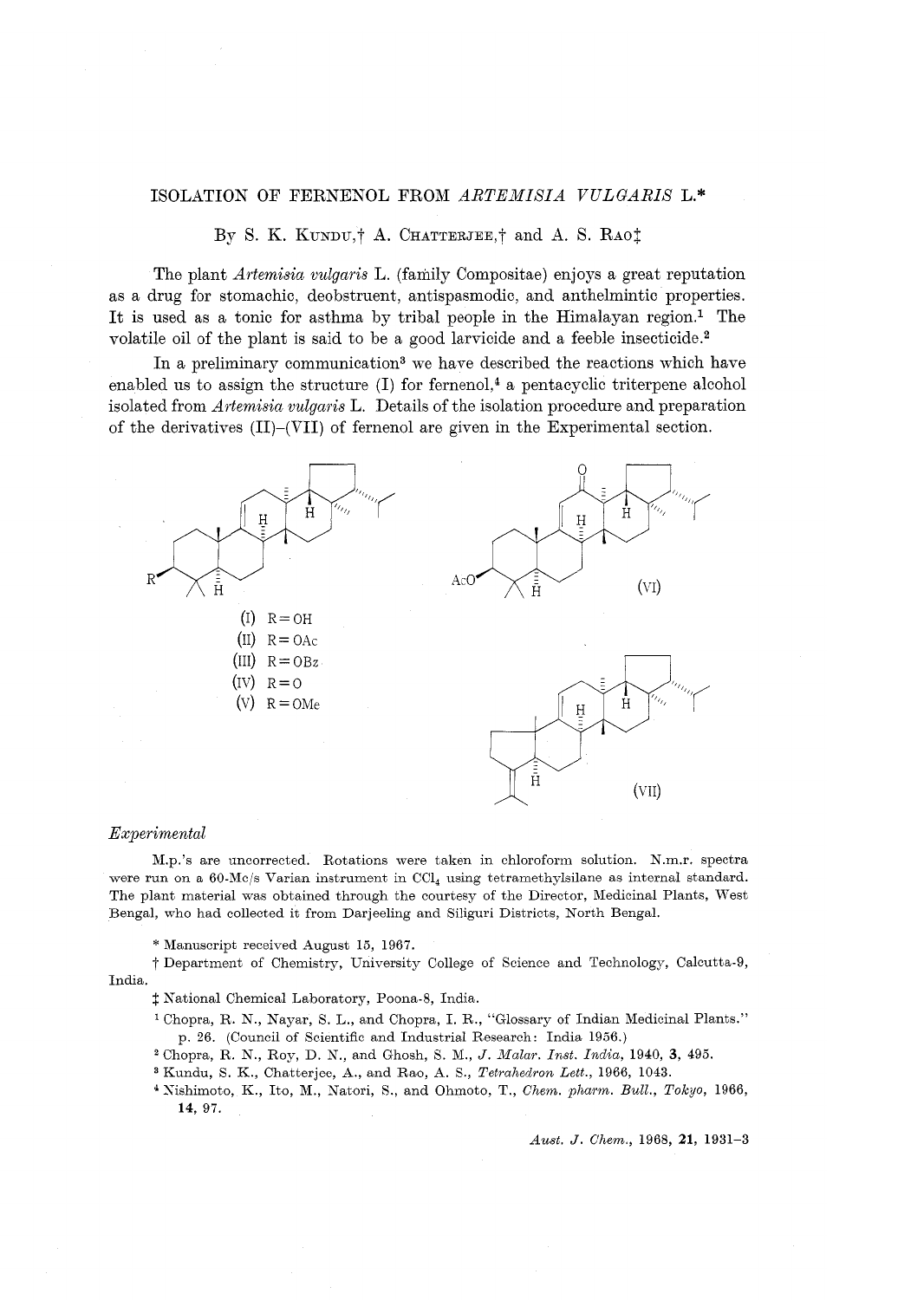#### SHORT COMMUNICATIONS

#### Isolation of  $F$ ernenol  $(I)$

Dried, powdered plant (40 kg) of Artemisia vulgaris L. was extracted with light petroleum at room temperature. The resinous mass obtained after removal of solvent at 40' was treated with methanol and the waxy solid which separated out was removed. The mother liquor, on removal of methanol at 40°, afforded a viscous oil (1 kg) which was chromatographed in 3 batches over neutral alumina (grade 111, 6 kg) and eluted successively with light petroleum, light petroleum-benzene (1 : 1) mixture, benzene, and ethanol. The product obtained in the light petroleum-benzene eluate on repeated chromatography over neutral alumina (grade 11) afforded fernenol in the light petroleum-benzene  $(1:2)$  eluate as a solid, m.p. 135-155°. Final purification was done by repeated chromatography and crystallization from absolute methanol to afford long stout needles (350 mg), m.p.  $194^{\circ}$ ,  $[a]_D - 24^{\circ}$  (c, 0.64);  $v_{\text{max}}$  (CHCl<sub>3</sub>): 3650, 2967, 1471, 1465, 1374, 1316, 1274, 1248, 1205, 1174, 1136, 1081, 1053, 1020, 980, 960, 950, 938, and 880 cm<sup>-1</sup>. N.m.r. spectrum: signals at  $4.75 \tau$  (1H, broad, vinyl proton; trisubstituted double bond),  $6.90 \tau$  (IH, broad, H-C-OH), and  $8.95$ ,  $9.05$ ,  $9.11$ ,  $9.15$ ,  $9.17$ ,  $9.25$ ,  $9.28 \tau$  (24H, eight CH<sub>3</sub> groups); mass spectrum:  $M^+$  426 (C<sub>30</sub>H<sub>50</sub>O, 426);  $m/e$  411, 393, 273, 259, 246, 241 (Found: C, 84.4; H, 11.8. Calc. for  $C_{30}H_{50}O$ : C, 84.2; H, 11.8%).

#### Fernenyl Acetate (11)

Fernenol (100 mg) in pyridine (10 ml) was treated with acetic anhydride (1 ml) and kept for 16 hr at room temperature. It was then poured into crushed ice, and extracted with ether; the ether solution was washed with dil. HCl (4 times), then with water, and dried  $(Na_2SO_4)$ . The residual solid (108 mg), after removal of ether, was chromatographed over alumina (grade III, 10 g). The light petroleum-eluted material on repeated crystallization from methanol-ethyl acetate afforded fine needles, m.p.  $215-216^{\circ}$ ,  $[a]_D -10^{\circ}$  (c,  $0.69$ );  $\nu_{\text{max}}$  (Nujol): 2976, 1748, 1471, 1379, 1325, 1307, 1176, 1156, 1110, 1075, 1042, 1031, 1018, 995, 985, 965, 952, 910, 885, 875, 826, 798, and  $722 \text{ cm}^{-1}$ ; mass spectrum:  $M^+ 468 (C_{32}H_{52}O_2, 468)$ ;  $m/e 453, 408, 393, 315, 301, 241$  (Found: C, 82.0; H, 11.25. Calc. for  $C_{32}H_{52}O_2$ : C, 82.0; H, 11.2%).

#### Saponification of Fernenyl Acetate

The acetate (50 mg) was refluxed with alcoholic KOH (10%, 20 ml) on a steam-bath for 4 hr, cooled, diluted with water, extracted with ether, washed with water, and dried  $(Na_2SO_4)$ . Removal of ether gave a solid mass (48 mg) which was chromatographed over alumina (grade 11,  $5 g$ ). The light petroleum-benzene  $(1:1)$  mixture eluted a solid which on crystallization from absolute methanol afforded fernenol, m.p. 194°,  $[a]_D - 24$ ° (c, 1.02).

#### Fernenyl Benzoate (111)

Pernenol (28 mg) in pyridine (10 ml) was treated with benzoyl chloride (1 ml) and kept for 36 hr at room temperature. It was then poured onto crushed ice, extracted with ether, washed with dil. HC1 (5 times), then with water. Removal of solvent afforded a semi-solid mass which was warmed on steam-bath for 1 hr with water (25 ml), cooled, extracted with ether, washed with NaHCO<sub>3</sub>, then with water, dried  $(Na_2SO_4)$ , and the solvent evaporated to give a semi-solid mass (38 mg). The chromatography of this mass over a column of alumina (grade III, 10 g) using light petroleum as eluent gave a solid which crystallized from methanol-chloroform as long stout crystals, m.p. 215'; **v,,,** (Nujol): 2924, 1704, 1647, 1600, 1575, 1453, 1370, 1334, 1307, 1270, 1200, 1170, 1110, 1093, 1064, 1036, 1020, 990, 955, 935, 870, 818, 795, and 710 om-' (Found: C, 83.9; H, 10.15. Calc. for  $C_{37}H_{54}O_2$ : C, 83.7; H, 10.25%).

Saponification of the benzoate (15 mg) with alcoholic KOH (10%; 5 ml) and working up as in the case of acetate gave fernenol (8 mg), m.p.  $194^{\circ}$ ,  $[a]_D -24^{\circ}$  (c,  $0.46$ ).

#### Methyl Ether of Fernenol  $(V)$

Fernenol (25 mg) was dissolved in dry benzene (2 ml), potassium metal (25 mg) was added, and the mixture refluxed for 3 hr with vigorous shaking at intervals to disperse the molten potassium into small globulets. Nethyl iodide (1 ml) was then added, refluxing was continued